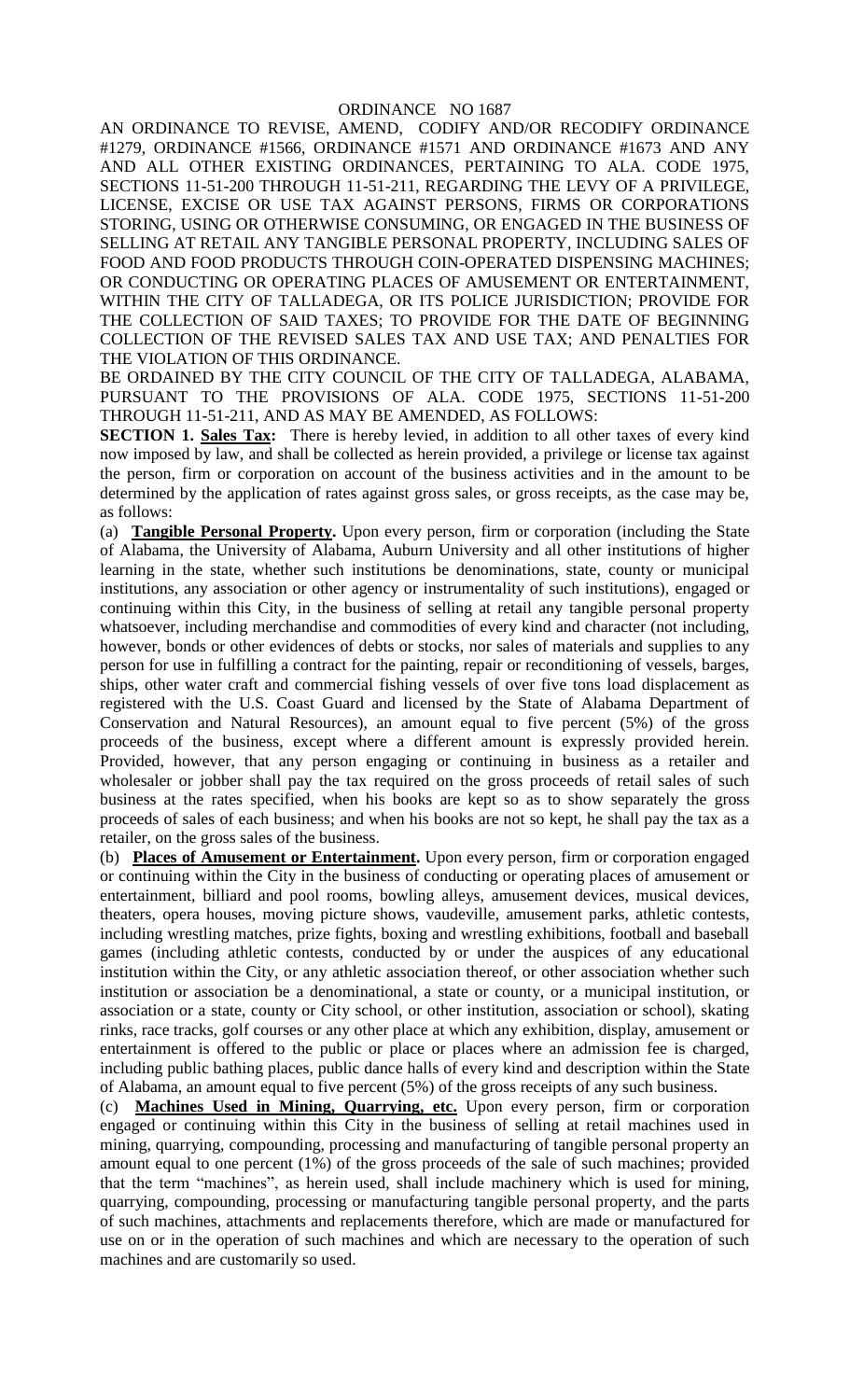(d) **Automotive Vehicles. Truck Trailers, etc.** Upon every person, firm or corporation engaged or continuing within this City in the business of selling at retail any automotive vehicle or truck trailer, semi-trailer or house trailer, or mobile home set-up materials and supplies, including, but not limited to, steps, blocks, anchoring, cable pipes and any other materials pertaining thereto, an amount equal to .75 percent (.75%) of the gross proceeds of sale of said automotive vehicles or truck trailer, semi-trailer or house trailer, or mobile home set-up materials and supplies, provided, however, where a person subject to the tax provided for in this subdivision withdraws from his stock in trade any automotive vehicle or truck trailer, semi-trailer or house trailer for use by him or by his employee or agent in the operation of such business, there shall be paid, in lieu of the tax levied herein a fee of Two and 50/1 00 (\$2.50) dollars per year, or part thereof, during which such automotive vehicle, truck trailer, semi-trailer or house trailer shall remain the property of such person. Each such year, or part thereof, shall begin with the day or anniversary date, as the case may be, of such withdrawal and shall run for the twelve succeeding months, or part thereof, during which such automotive vehicle, truck trailer, semi-trailer or house trailer shall remain the property of such person.

Where any used automotive vehicle or truck trailer, semi-trailer or house trailer is taken in trade or in a series of trades, as a credit or part payment on the sale of a new or used vehicle, the tax levied here shall be paid on the net difference, that is, the price of the new or used vehicle sold less the credit for the used vehicle taken in trade.

(e) **Food Sold Through Coin-Operated Dispensing Machines**. Upon every person, firm or corporation engaged or continuing within this City in the business of selling, through coin-operated dispensing machines, food and food products for human consumption, not including beverages other than coffee, milk, milk products and substitutes therefore, there is hereby levied a tax equal to three percent (3%) of the cost of such food, food products and beverages sold through such machines, which cost for the purpose of this subdivision shall be the gross proceeds of sales of such business.

(f) **Machines For Planting, Cultivating and Harvesting Farm Products.** Upon every person, firm or corporation engaged or continuing within this City in the business of selling, at retail, any machines, machinery or equipment, either that which is self-propelled or otherwise propelled or drawn, and which is used in planting, cultivating and harvesting farm products, or that which is used in connection with the production of agricultural, produce or products, livestock or poultry on farms, and the parts of such machines, machinery or equipment, attachments and replacements therefore, which are made or manufactured for use on or in the operation of such machine, machinery or equipment, and which are necessary to and customarily used in the operation of such machine, machinery or equipment an amount equal to one percent (1%) of the gross proceeds of the sale thereof. The rate herein prescribed with respect to parts, attachments and replacements shall not apply to any automotive vehicle or trailer designed primarily for public highway use, except farm trailers used primarily in the production and harvesting of agricultural commodities. Where any used machine, machinery or equipment, either that which is self-propelled or otherwise propelled or drawn and which is used in planting, cultivating and harvesting farm products, or used in connection with the production of agricultural produce or products, livestock and poultry on farms, is taken in trade or in a series of trades as a credit or part-payment on a sale of a new or used machine, machinery or equipment, the tax levied herein shall be paid on the net difference, that is, the price of the new or used machine, machinery or equipment sold, less the credit for the used machine, machinery or equipment taken in trade.

**SECTION 2: Use or Excise Tax:** (a) An excise tax is hereby imposed on the storage, use or other consumption in the City of all tangible personal property whatsoever, including merchandise and commodities of every kind and character (not including, however, sales of materials and supplies to any person for use in fulfilling a contract for the painting, repair or reconditioning of vessels, barges, ships, other water craft and commercial fishing vessels of over five tons load displacement, as registered with the U.S. Coast Guard and licensed by the State of Alabama Department of Conservation and Natural Resources), purchased at retail on or after the effective date of this ordinance for storage, use or other consumption in the City, at the rate of five percent (5%) of the sales price of such property within the corporate limits of said City, except as provided in Sections (b), (c), and (d) hereafter.

(b) An excise tax is hereby imposed on the storage, use or other consumption in the City of any machines used in mining, quarrying, compounding, processing and manufacturing of tangible personal property purchased at retail on or after the effective date of this ordinance, at the rate of one per cent (1%) of the sales price of any such machine, within the corporate limits of the City, provided that the term "machine" as herein used, shall include machinery which is used for mining, quarrying, compounding, processing or manufacturing tangible personal property, and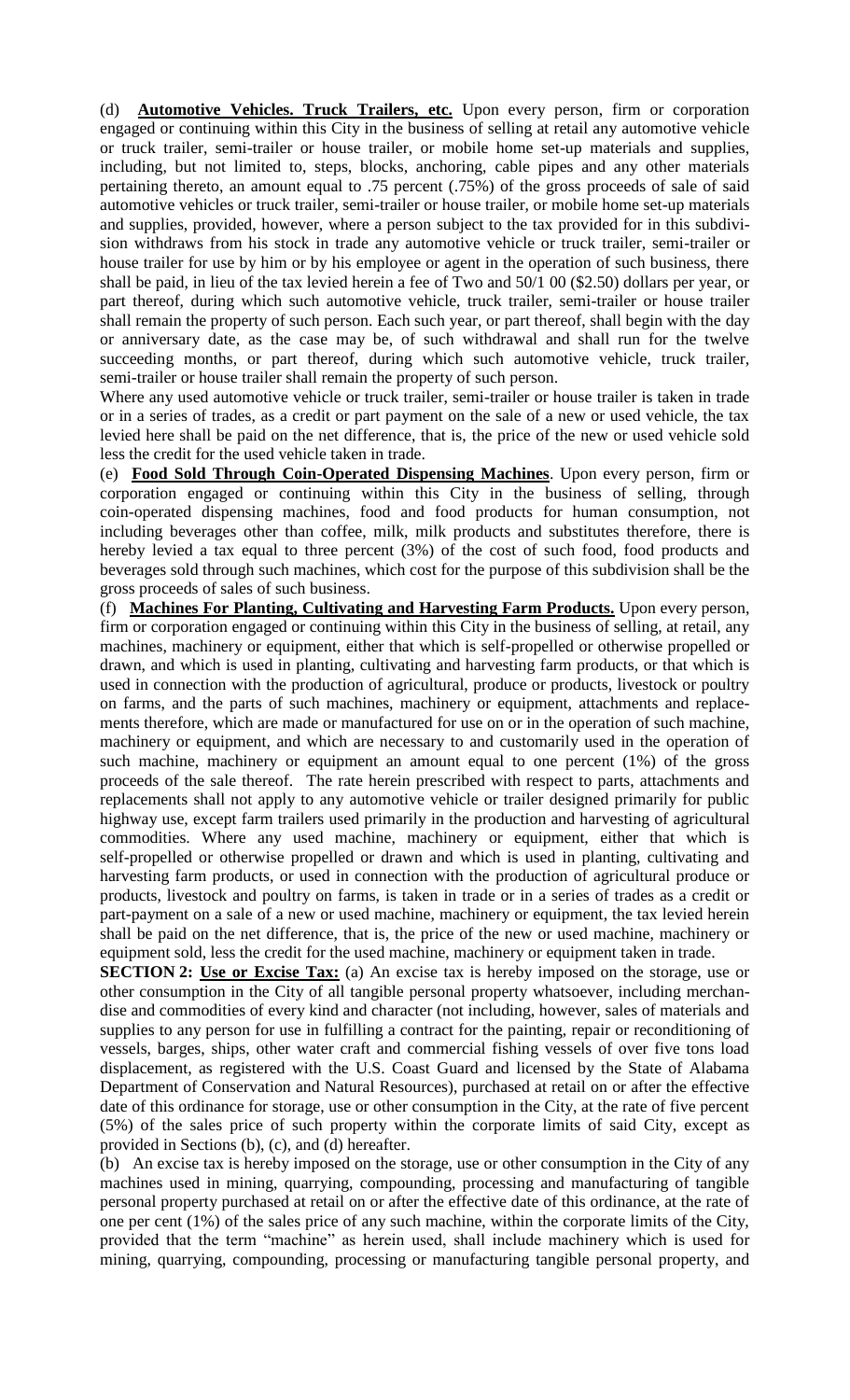the parts of such machines, attachments and replacements therefore, which are made or manufactured for use on or in the operation of such machines and which are necessary to the operation of such machines and are customarily so used.

(c) An excise tax is hereby imposed on the storage, use or other consumption in the City of any automotive vehicle or truck trailer, semi-trailer or house trailer purchased at retail on or after the effective date of this ordinance for storage, use or other consumption in the City at the rate of .75 percent (.75%) of the sales price for such automotive vehicle, truck trailer, semi-trailer or house trailer within the corporate limits of said City. Where any used automotive vehicle, truck trailer, semi-trailer or house trailer is taken in trade, or in a series of trades, as a credit or part-payment on the sale of a new or used vehicle, the tax levied herein shall be paid on the net difference, that is, the price of the new or used vehicle sold, less the credit for the used vehicle taken in trade.

(d) An excise tax is hereby levied and imposed on the storage, use or other consumption in the City of any machine, machinery or equipment which is used in planting, cultivating and harvesting farm products, or used in connection with the production of agricultural produce or products, livestock or poultry on farms, and the parts of such machines, machinery or equipment, attachments and replacements therefore, which are made or manufactured for use on or in the operation of such machine, machinery or equipment and which are necessary to and customarily used in the operation of such machine, machinery or equipment, which is purchased at retail after the effective date of this ordinance, for the storage, use or other consumption in the City, at the rate of one percent (1%) of the sales price of such property within the corporate limits of said City, regardless of whether the retailer is or is not engaged in the business in this City; provided, however, the one percent (1%) rate herein prescribed with respect to parts, attachments and replacements shall not apply to any automotive vehicle of trailer designed primarily for public highway use, except farm trailers used primarily in the production and harvesting of agricultural commodities. Where any used machine, machinery or equipment which used in planting, cultivating and harvesting farm products, or used in connection with the production of agricultural produce or products, livestock and poultry on farms, is taken in trade, or in a series of trades, as a credit or part-payment on a sale of a new or used machine, machinery or equipment, the tax levied herein shall be paid on the net difference, that is, the price of the new or used machine, machinery or equipment sold, less the credit for the used machine, machinery or equipment taken in trade.

**SECTION 3. Levy of the Tax in the Police Jurisdiction:** Upon every person, firm or corporation engaged in the doing of any act, or who shall do any act, or continuing in the doing of any act, or engaged in the operation of any business, or who shall engage in the operation of any business, within the police jurisdiction of the City, but beyond the corporate limits of said City, for which or upon which a privilege, license, excise of use tax is in this ordinance levied or required within the corporate limits of the City, there is hereby levied, in addition to all other taxes of every kind now imposed by law or by municipal ordinance, to be collected as herein provided for the privilege, license, excise or use tax equal to one-half of that provided, levied or required in this ordinance for the doing of such act, or the engaging or continuing therein, or the engaging or continuing in the operation of such business within the corporate limits of the City; provided, further, that except for the amount of the privilege or license tax herein levied within the police jurisdiction of said City, but without the corporate limits thereof, all the provisions of this ordinance extend and apply to all the area within the police jurisdiction of the City.

**SECTION 4. Applicability of Provisions of State Sales and Use Tax Law:** All taxes levied or assessed pursuant to this ordinance shall be subject to all definitions, exceptions, exemptions, proceedings, requirements, provisions, regulations, procedures, penalties, fines, punishments and deductions as provided by the revenue laws of the State of Alabama regarding sales and use taxes, Ala. Code 1975, Title 40, Chapter 2A and Chapter 23, except where inapplicable or where otherwise provided in this ordinance. Notwithstanding the foregoing, the following shall apply as to the filing of taxes and reports and for the granting of discounts:

A. The filing of all taxes and reports required under Ala. Code 1975, Section 40-23-7 and all other applicable sections of the Code of Alabama (1975) shall be made electronically; and

B. No discount shall be allowed to any taxpayer for the payment of taxes due by such taxpayer before the same becomes delinquent.

## **SECTION 5. Allocation of Sales Tax and Use Tax Collected Under This Ordinance:**

(a) The sales tax and use tax collected under the provisions of Section 1(a) and (b) and Section 2(a) and (b) are hereby allocated as follows:

A. Four percent (4%) of the total sales tax and use tax collected shall be allocated to the general operating fund of the City of Talladega; and,